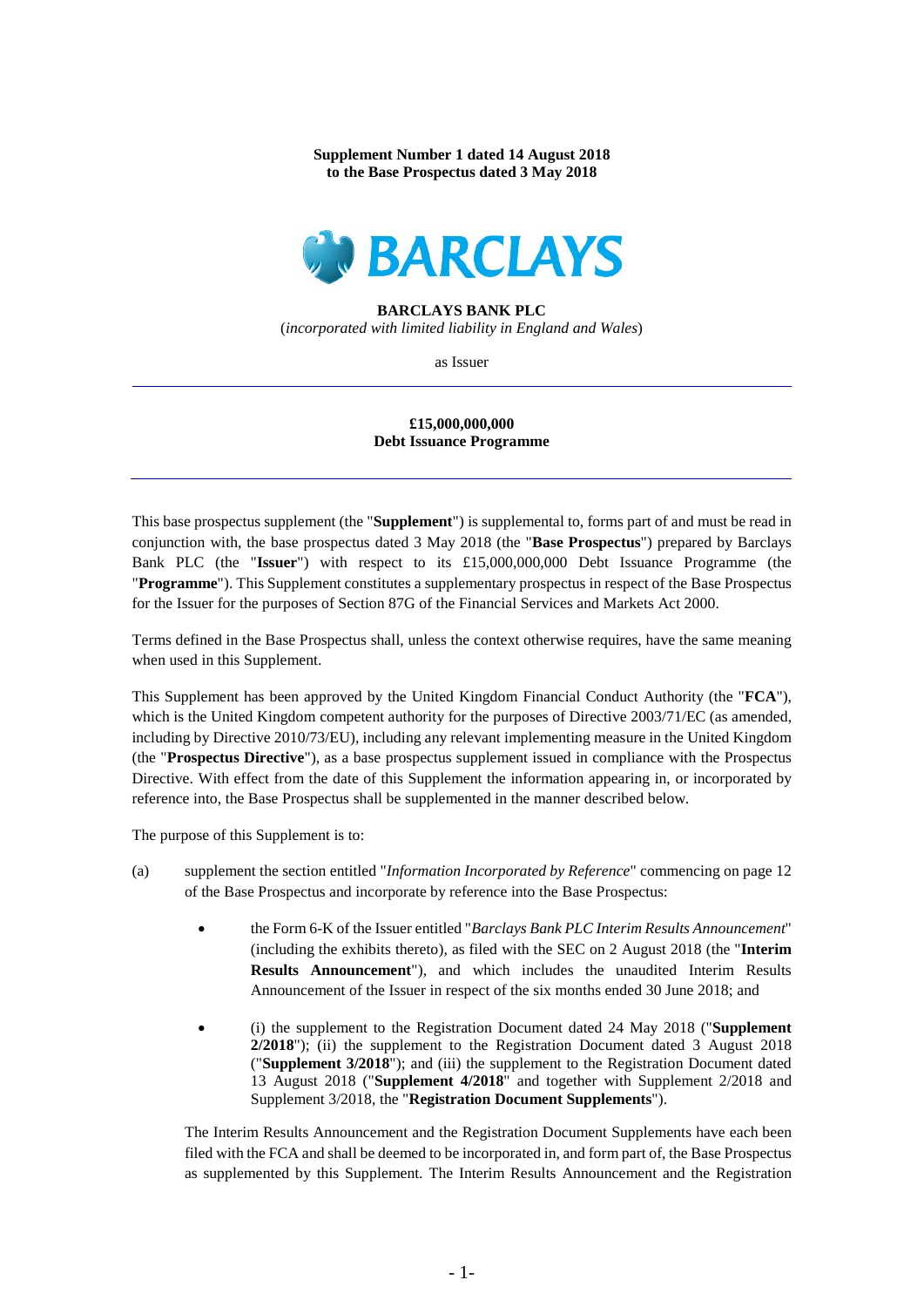Document Supplements may be inspected during normal business hours at Barclays Treasury, 1 Churchill Place, London, E14 5HP, United Kingdom and at the specified office of the Principal Paying Agent, at One Canada Square, London, E14 5AL, United Kingdom during the life of the Notes issued pursuant to the Base Prospectus. They are also available in electronic form at https://www.home.barclays/barclays-investor-relations.html.

(b) replace the first two paragraphs of the section entitled "*Forward-Looking Statements*" commencing on page vi of the Base Prospectus with the following updated information:

"This Base Prospectus and certain documents incorporated by reference herein contain certain forward-looking statements within the meaning of Section 21E of the US Securities Exchange Act of 1934, as amended (the "**Exchange Act**"), and Section 27A of the Securities Act, with respect to the Bank Group. The Issuer cautions readers that no forward-looking statement is a guarantee of future performance and that actual results or other financial condition or performance measures could differ materially from those contained in the forward-looking statements. These forwardlooking statements can be identified by the fact that they do not relate only to historical or current facts. Forward-looking statements sometimes use words such as "may", "will", "seek", "continue", "aim", "anticipate", "target", "projected", "expect", "estimate", "intend", "plan", "goal", "believe", "achieve" or other words of similar meaning. Examples of forward-looking statements include, among others, statements or guidance regarding or relating to the Bank Group's future financial position, income growth, assets, impairment charges, provisions, business strategy, capital, leverage and other regulatory ratios, projected levels of growth in the banking and financial markets, projected costs or savings, any commitments and targets, estimates of capital expenditures, plans and objectives for future operations, IFRS 9 impacts and other statements that are not historical fact.

By their nature, forward-looking statements involve risk and uncertainty because they relate to future events and circumstances. These may be affected by changes in legislation, the developments of standards and interpretations under International Financial Reporting Standards including the implementation of IFRS 9, evolving practices with regard to the interpretation and application of accounting and regulatory standards, the outcome of current and future legal proceedings and regulatory investigations, future levels of conduct provisions, the policies and actions of governmental and regulatory authorities, geopolitical risks and the impact of competition. In addition, the factors including (but not limited to) the following may have an effect: capital, leverage and other regulatory rules applicable to past, current and future periods; the United Kingdom ("**UK**"), the United States ("**U.S.**"), Eurozone and global macroeconomic and business conditions; the effects of any volatility in credit markets; market related risks such as changes in interest rates and foreign exchange rates; effects of changes in valuation of credit market exposures; changes in valuation of issued securities; volatility in capital markets; changes in credit ratings of any entities within the Bank Group or any securities issued by such entities; the potential for one or more countries exiting the Eurozone; the implications of the exercise by the UK of Article 50 of the Treaty of Lisbon and the disruption that may result in the UK and globally from the withdrawal of the UK from the European Union; and the success of future acquisitions, disposals and other strategic transactions. A number of these influences and factors are beyond the Bank Group's control. As a result, the Bank Group's actual future results and capital and leverage ratios may differ materially from the plans, goals, expectations and guidance set forth in the Bank Group's forward-looking statements. Additional risks and factors which may impact the Bank Group's future financial condition and performance are identified in the Bank Group's filings with the SEC (including, without limitation, in the Joint Annual Report (as defined in the "*Information Incorporated by Reference*" section below)), which are available on the SEC's website at [http://www.sec.gov."](http://www.sec.gov/)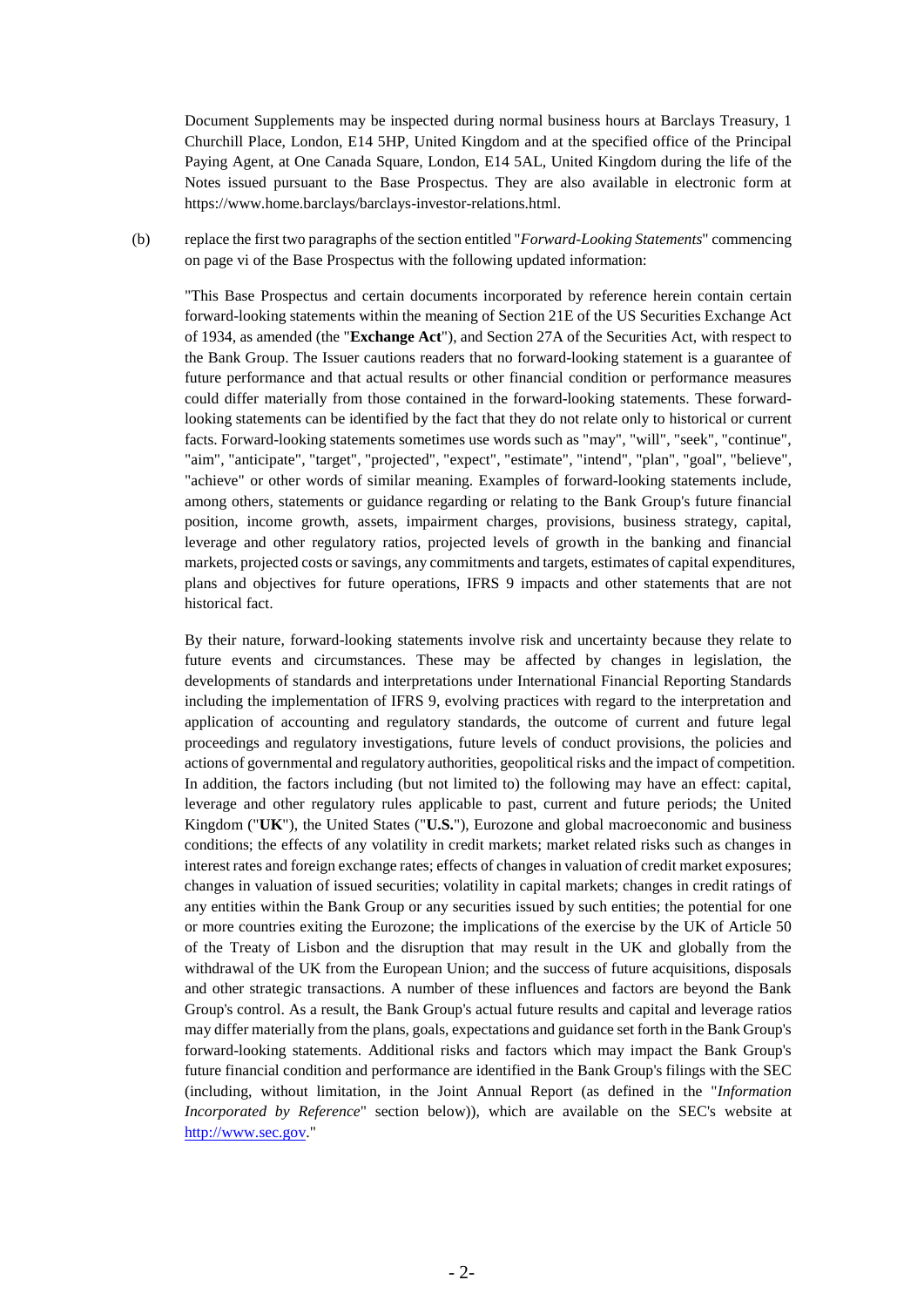(c) replace the information under the section entitled "*The Issuer and the Group"* on page 67 of the Base Prospectus with the following updated information:

"For information in respect of the Issuer and the Group, prospective investors are referred to the section entitled "The Issuer and the Group" on pages 22-24 of the Registration Document, as supplemented by the section entitled "The Issuer and the Group" on pages 1-4 of the supplement to the Registration Document dated 1 May 2018, pages 1-3 of Supplement 2/2018, pages 2-3 of Supplement 3/2018 and page 1 of Supplement 4/2018, each of which are referred to in, and incorporated by reference into, this Base Prospectus as set out in "Information Incorporated by Reference" on page 12 of this Base Prospectus."